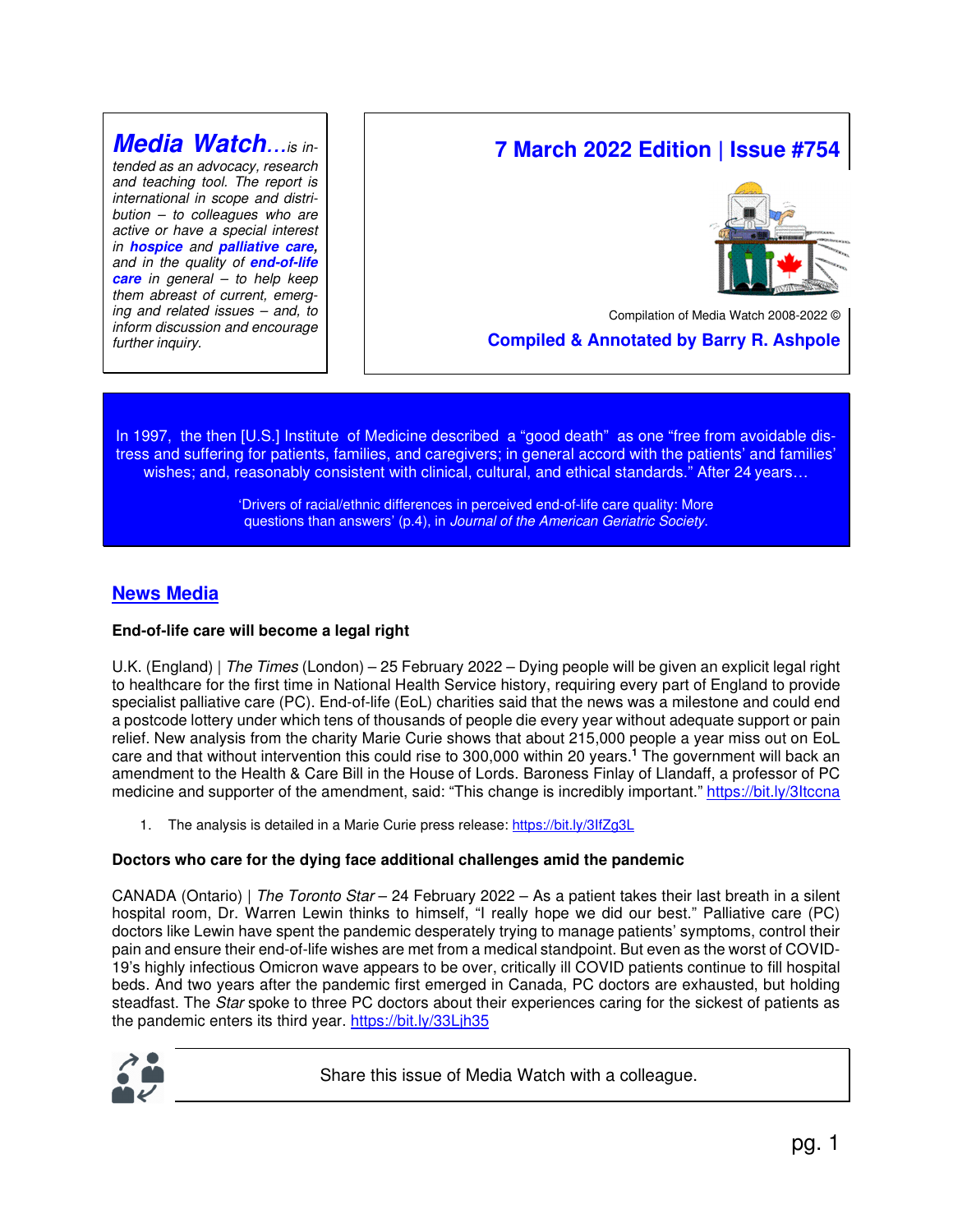# **These classes are near-death experiences, and that's a good thing**

U.S. | Time Magazine – 23 February 2022 – Nationwide, students are clamoring to study death from all angles – philosophically, biologically, sociologically, and historically – at ages when most people see themselves as invincible. But it's not morbid curiosity or grim fatalism at work. Grief is surging among college students, and many are shouldering multiple losses during the pandemic...**<sup>1</sup>** While the most common reported loss was of a sense of normality, more than 10% of college students surveyed said a loved one had died of COVID-19. More than 26% said someone close to them had perished for other reasons. In the face of endless death, classes and other experiences that bring death into focus have become an outlet for young people to process their grief, manage their fears of dying... https://bit.ly/3hbsQvk

1. 'College student experiences of grief and loss amid the COVID-19 global pandemic,' Omega – Journal of Death & Dying, published online 23 June 2021. **Full text:** https://bit.ly/3IkTw8O

# **Government & Non-Government Organizations et al**

#### **"You're the first person who's sat on that sofa in 12 months"**

#### **Experiences of loneliness among people at the end of life and their carers in Northern Ireland**

U.K. (Northern Ireland) | Marie Curie/Queens University (Belfast) – 28 February 2022 – The first study looking at loneliness and terminal illness in Northern Ireland has revealed a stark picture of the scale and impact that loneliness has on dying people and their carers. Nine in ten of Marie Curie frontline staff have supported dying patients who were lonely, while only slightly less have supported end-of-life carers who were lonely. The COVID-19 pandemic has also exacerbated the issue with nearly all frontline staff reporting an increase in the number of people they were supporting who were living with a terminal illness and experiencing loneliness. People with life-limiting illnesses are nearly twice as likely to report deep feelings of loneliness than those without such conditions. **Download at:** https://bit.ly/3teEICj

#### **End-of-life care in prisons**

PENAL REFORM INTERNATIONAL | Online – 21 February 2022 – There is no global data on the number of older persons in prison. Known rates are from 1.8% of the national prison population in Indonesia to as high as 20% in Japan, and in many countries the number has been growing at a faster rate than the general prison population. This poses specific challenges for health and age-related policy and practice in prisons, as older people in prison are more likely to have disabilities, multiple, chronic health conditions or age-related cognitive impairment... Palliative care in pris-



ons can be challenging not least because of the restrictions of the environment. https://bit.ly/3IeePJ4

**N.B.** Palliative and end-of-life care in the prison system has been highlighted on a regular basis in Media Watch. A compilation of selected articles, reports, etc., noted in past issues of the report can be downloaded from the Palliative Care Network website: http://bit.ly/2RdegnL



# **Barry R. Ashpole**

MY INVOLVEMENT IN HOSPICE AND PALLIATIVE CARE DATES FROM 1985. As a communications consultant, I've been involved in or responsible for a broad range of initiatives at the community, regional, provincial and national level. My current work focuses primarily on advocacy and policy development in addressing issues specific to those living with a terminal illness

– both patients and families. In recent years, I've applied my experience and knowledge to education, developing and teaching on-line and in-class college courses on different aspects of end-of-life care, and facilitating issue specific workshops, primarily for frontline care providers. Biosketch on the International Palliative Care Resource Center website at: http://bit.ly/2RPJy9b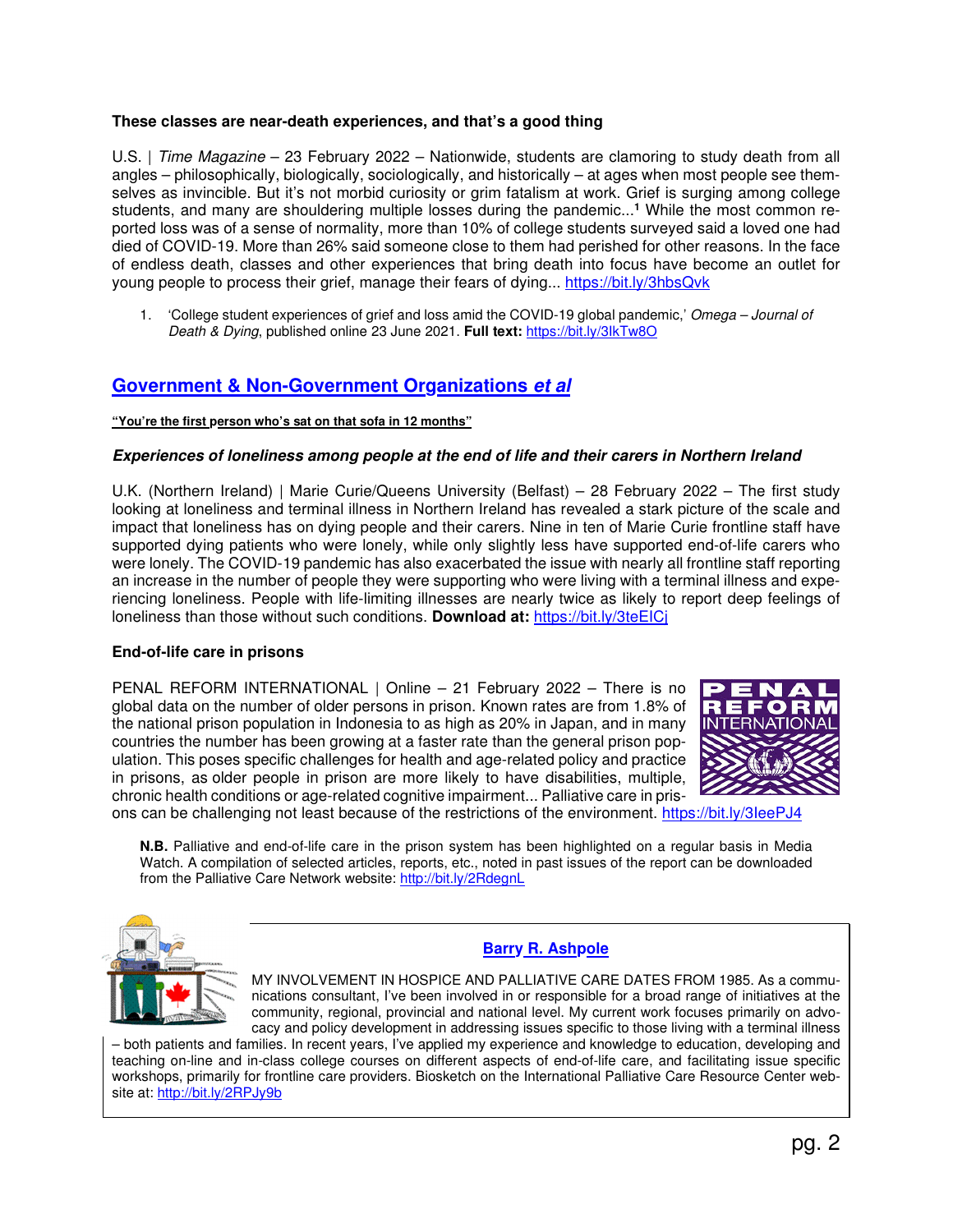# **Specialist Publications**

#### **Palliative care: A survey of program benchmarking for productivity and compensation**

AMERICAN JOURNAL OF HOSPICE & PALLIA-TIVE MEDICINE | Online – 27 February 2022 – Referrals to palliative care (PC) often come from healthcare clinicians who lack the time and skill required to address the needs of the patient and their caregivers. At its heart, PC is individualized to the values, beliefs, and goals of the patient. The process … takes time and expertise and, correspondingly, PC is labor intensive. To date, there has been no concentrated focus on how to accurately capture the productivity or work of PC clinicians. As a result, there is not a universally accepted method of measuring the effort which includes impact, activity, composition, and productivity of a PC program. **Abstract (w. references):** https://bit.ly/3pqj3WN

#### **Research Matters**

**'Pragmatic trials and improving long-term care: Recommendations from a National Institutes of Health Conference'** (p.10), in Journal of the American Geriatric Society.

**'Stakeholders' views on priorities essential for establishing a supportive environment for clinical trials in nursing homes'** (p.10), in Journal of the American Geriatric Society.

**'Designing psychosocial intervention pilot studies: A tutorial for palliative care investigators'** (p.10), in Journal of Pain & Symptom Management.

#### **Contemporary occupational priorities at the end of life mapped against model of human occupation constructs: A scoping review**

AUSTRALIAN OCCUPATIONAL THERAPY JOURNAL | Online – 23 February 2022 – This review provides important insights into the occupational priorities of people at end of life (EoL) and the importance of supporting agency and volition at this time. The model of human occupation and its client-centred focus offer a framework for a more robust examination of ways to enhance volitional capacity and enable occupational participation for people at EoL. The majority of findings sat within the construct of volition, particularly around sense of personal capacity, self-efficacy and values. People prioritise ongoing engagement in valued occupations even if participation is effortful. As disease progresses, opportunity to exert influence and control over this participation and engagement increases in importance. **Abstract:** https://bit.ly/33MSzHv

**N.B.** A selection of articles on the role of occupational therapy in palliative and EoL care noted in Media Watch 15 February 2021 (#704, p.11).

#### **End-of-life care for people with severe mental illness: Mixed methods systematic review and thematic synthesis of published case studies (the MENLOC study)**

 $BMJ$  OPEN | Online – 22 February 2022 – Case studies demonstrate the complexities and the ethical dilemmas associated with the provision of care to people with severe mental illness at the end of life. They reveal stark challenges presented by delayed diagnosis, patients' fluctuating capacity to make decisions and a concern about the futility of treatment. Palliative care (PC) staff may lack mental health knowledge, and mental health staff often have little or no experience of PC. Despite this, professionals want to learn from each other across specialities to provide better care. Synthesised case study findings also show the dangers of ascribing delays in mobilising (or continuing with) PC services in response to patients' challenging presentations, or difficult behaviour. **Full text:** https://bit.ly/3sd7iVn

#### **Related:**

 'Person-centered care considerations for end-of-life care to persons with severe and persistent mental illness,' Journal of Gerontological Nursing, 2022;48(3):11-16. **Abstract:** https://bit.ly/3pg5A3N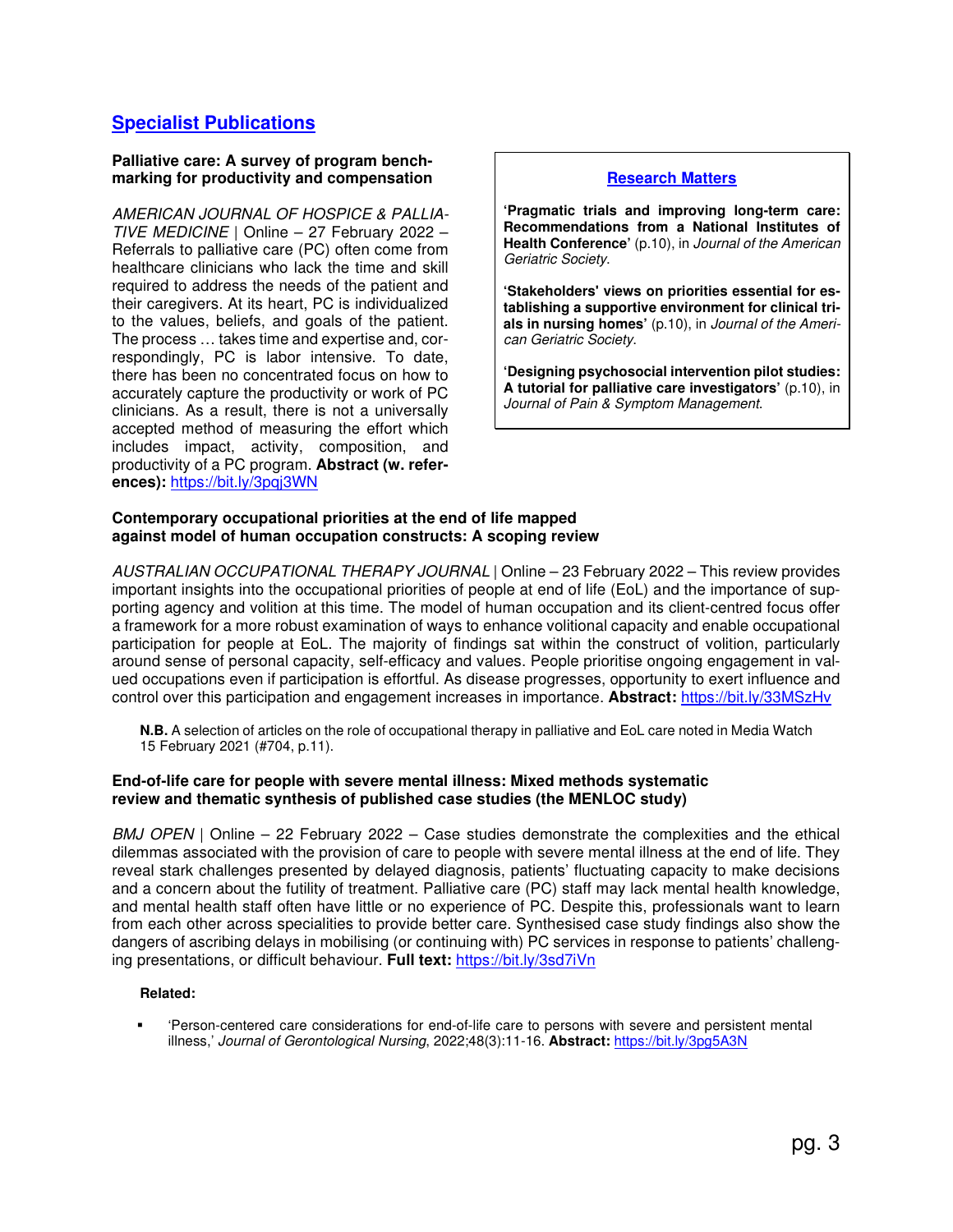### **Utilization of palliative care for patients with COVID-19 and acute kidney injury during a COVID-19 surge**

CLINICAL JOURNAL OF THE AMERICAN SOCIETY OF NEPHROLOGY | Online – 24 February 2022 – This study demonstrates important findings with considerations that extend beyond the COVID-19 pandemic. Currently, the benefits of palliative care (PC) for patients with acute kidney injury (AKI) are a knowledge gap in nephrology. The high mortality of those with AKI and the greater use of life-sustaining interventions that often do not prevent death suggest that AKI can serve as a trigger for proactive and early involvement of PC. Further multicentered studies of the timing of PC in critically ill patients may lead to opportunities for system-based interventions that identify patients at high risk of mortality or suffering who may benefit from early PC consultation. **Full text:** https://bit.ly/3slELgF

#### **Related:**

 'COVID-19 and palliative care: Observations, extrapolations, and cautions,' Clinical Journal of the American Society of Nephrology, published online 24 February 2022. **Full text:** https://bit.ly/3t9bzso

### **Telehealth in outpatient delivery of palliative care: A prospective survey evaluation by patients and clinicians**

INTERNAL MEDICINE JOURNAL | Online – 21 February 2022 – In Australia … new funding models were introduced to support telehealth consultations, resulting in their widescale adoption in palliative care service delivery. In this multi-site prospective, cross-sectional, observational study … there were 127 matched patient-physician data of telehealth consultations, and a further 812 physician-only assessments. Telehealth was generally acceptable and satisfactory, with patients providing greater positive scores than clinicians. Telehealth incorporating both audio and video were more acceptable and satisfactory, particularly with the presence of a carer, and during routine reviews. Physicians were less satisfied using telehealth when there was increasing symptom complexity across all domains. **Abstract:** https://bit.ly/3I6zBue

**N.B.** Search back issues of Media Watch for additional articles on "telehealth," "telemedicine," 'telepalliative" and "virtual" care at: http://bit.ly/2ThijkC

# **Drivers of racial/ethnic differences in perceived endof-life care quality: More questions than answers**

JOURNAL OF THE AMERICAN GERIATRIC SOCIETY | Online – 28 February 2022 – In 1997, the then Institute of Medicine described a "good death" as one "free from avoidable distress and suffering for patients, families, and caregivers; in general accord with the patients' and families' wishes; and, reasonably consistent with clinical, cultural, and ethical standards."<sup>1</sup> After 24 years, health systems, community organizations, and care providers continue to search for the "what" and "how" of care delivery needed to achieve this goal. While gains have been made, providing the type of high-quality end-of-life (EoL) care that enables people of all identities to have a "good death" has proved elusive. It is unsurprising loved ones of Black and Hispanic decedents … report worse ratings of care quality at the EoL. **Full text:** https://bit.ly/3svGBeG

# **Research Matters**

**'Application of critical race theory in palliative care research: A scoping review'** (p.10), in Journal of Pain & Symptom Management.

1. 'Approaching Death: Improving Care at the End of Life,' Institute of Medicine (Committee on Care at the End of Life), Institute of Medicine. [National Academies Press, 1997] https://bit.ly/3hrdDX1

**N.B.** See reader response to 'Top ten tips palliative care clinicians should know about delivering antiracist care to Black Americans,' Journal of Palliative Medicine, published online 16 November 2021 [Noted in Media Watch 22 November 2021, (#744, p.12)] https://bit.ly/3tmsWGi

Cont.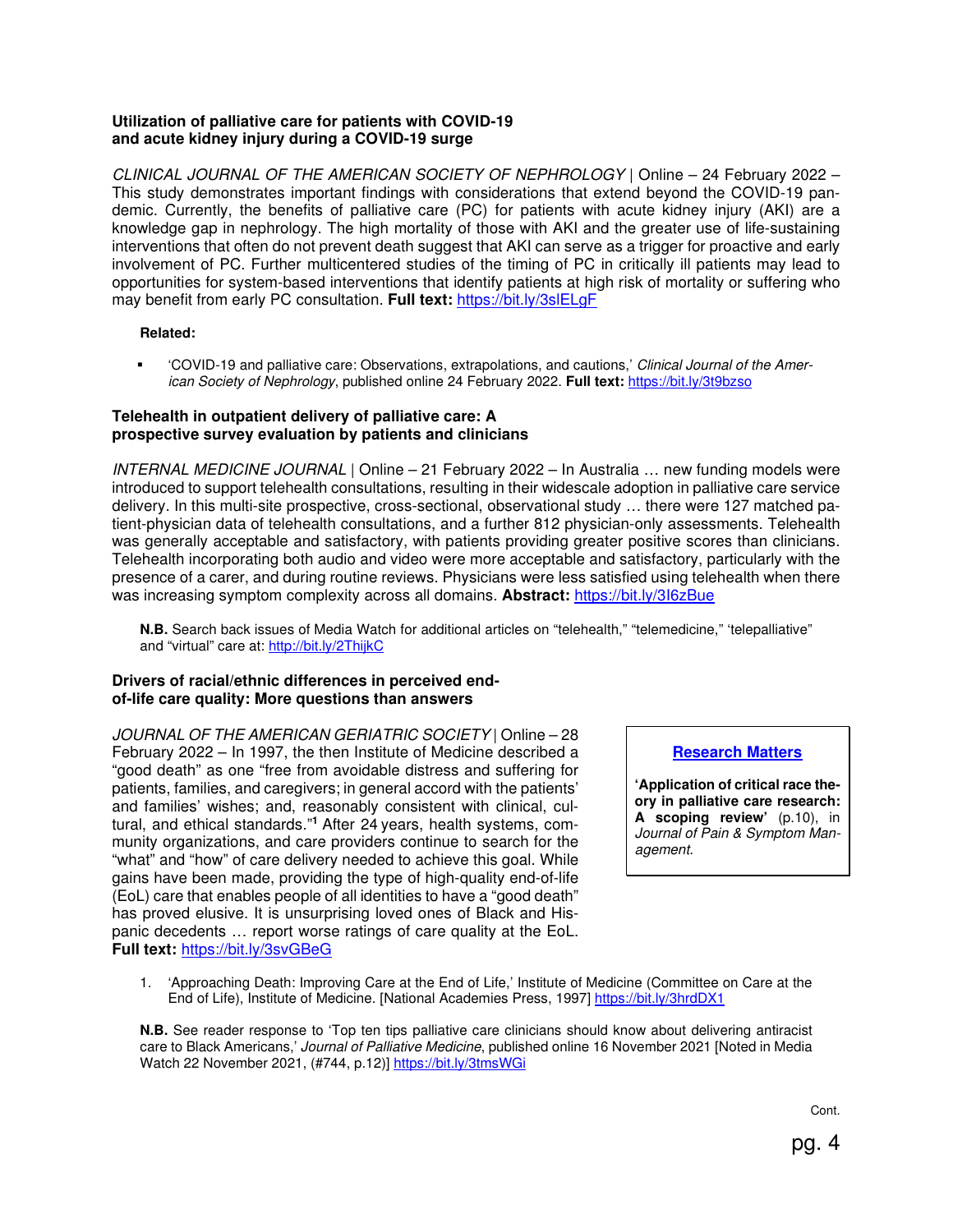#### **Related:**

- 'Race and birth country are associated with discharge location from hospital: A retrospective cohort study of demographic differences for patients receiving inpatient palliative care,' eClinicalMedicine, published online 18 February 2022. **Full Text:** https://bit.ly/3BEtN95
- 'Examining regional differences in nursing home palliative care for Black and Hispanic residents,' Journal of Palliative Medicine, published online 10 February 2022. **Abstract:** https://bit.ly/3tyeJ9n

### **The surprise question in older hospitalized patients: To use or not to use?**

JOURNAL OF THE AMERICAN MEDICAL DIRECTORS ASSOCIATION | Online – 17 February 2022 – One way of determining whether a patient is in the palliative phase is via the 'Surprise Question' (SQ), a widely recommended single-item tool ("Would I be surprised if this patient died in the next 12 months?"). However, there is a distinct lack of studies into the performance of the SQ in older hospitalized patients. Relatively few frail older patients have the opportunity to discuss end-of-life care with their physician, even though most would appreciate such a conversation. The aims of this study were to establish the predictive validity of the SQ in older hospitalized patients and assess whether the validity of the SQ is different between physicians and nurses, between patients... **Abstract (w. references):** https://bit.ly/3H9V0kS

#### **Selected articles on the SQ:**

- 'The prognostic value of the 12-, 6-, 3- and 1-month 'Surprise Question' in cancer patients: A prospective cohort study in three hospitals,' European Journal of Cancer Care, published online 26 January 2022. [Noted in Media Watch 7 February 2022 (#752, p.12)] **Full text:** https://bit.ly/3Hbzddu
- 'An online international comparison of palliative care identification in primary care using the "surprise" question,' Palliative Medicine, published online 1 October 2021. [Noted in Media Watch 4 October 2021 (#737, p.7)] **Full text:** https://bit.ly/3A31wq0

#### **Development of an electronic Poor Outcome Screening (ePOS) score to identify critically ill patients with potential palliative care needs**

JOURNAL OF CRITICAL CARE, 2022;69(6):154007. The ePOS score can easily be implemented in electronic health records and used for automated screening and stratification of ICU patients, pinpointing those in whom a comprehensive assessment of palliative care (PC) needs should be performed. Using the score at 48/hour after ICU admission allows for early identification of patients at high risk for poor outcome while still permitting clinicians and families to observe the effect of a time-limited period of full ICU treatment. The ePOS score is not intended as a substitute for, but rather as a tool to foster comprehensive PC assessments in the ICU early in the course of disease. However, the score should be externally validated. Moreover, future research needs to study which outcomes will benefit most… **Full text:** https://bit.ly/3I9ER0k

#### **Related:**

- 'Validation of 'Care Of the Dying Evaluation' (CODE™) within an international study exploring bereaved relatives' perceptions about quality of care in the last days of life,' Journal of Pain & Symptom Management, published online 4 March 2022. **Abstract (w. references):** https://bit.ly/3MmHdeF
- 'Identifying patients in need of general or specialised palliative care with ID-PALL©,' Review Médicale Suisse, 2022;18(769):288-291. **Abstract:** https://bit.ly/3LRUko3

**N.B.** French language article.



Closing the Gap Between Knowledge & Technology http://bit.ly/2DANDFB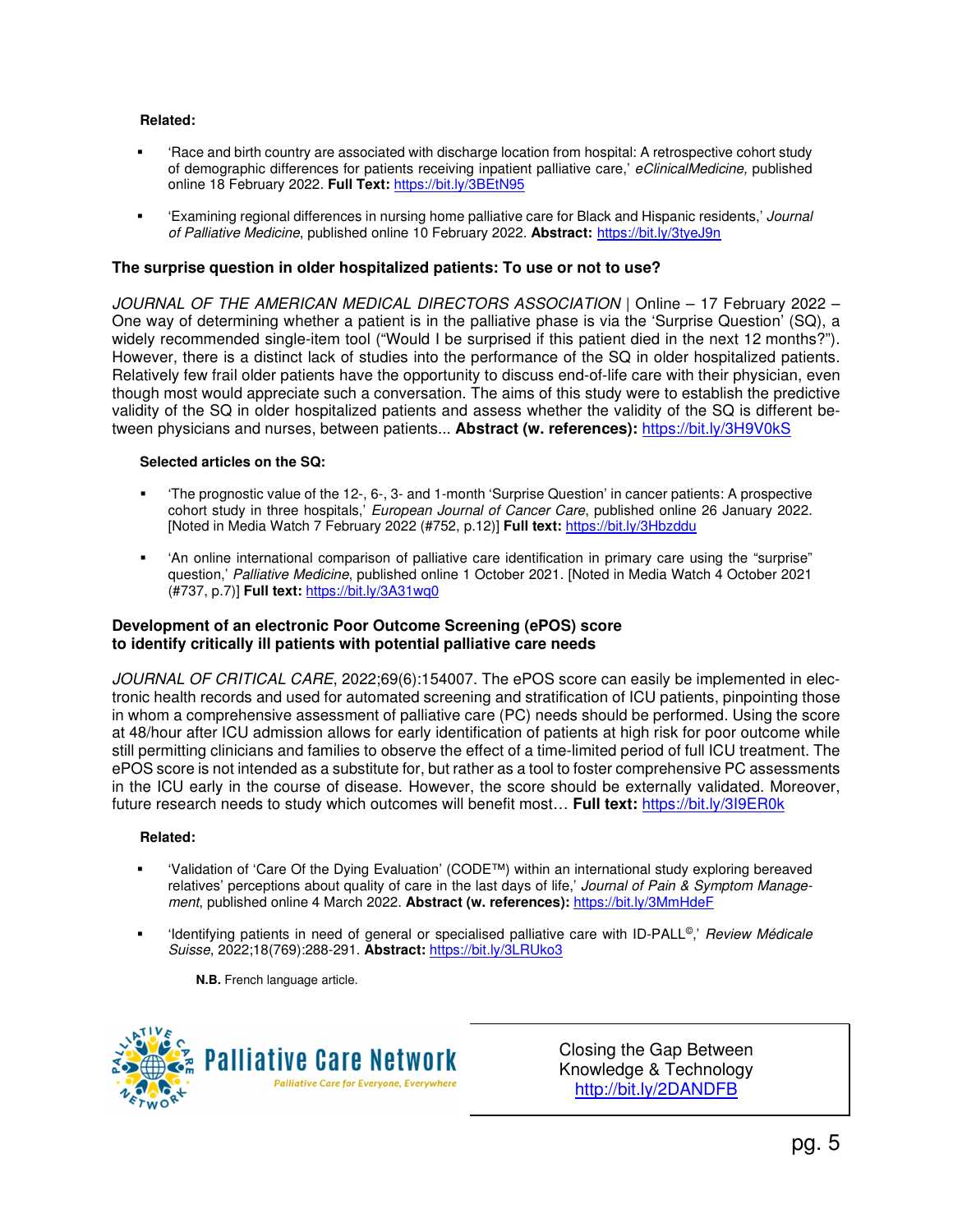### **COVID-19: Impact on pediatric palliative care**

JOURNAL OF PAIN & SYMPTOM MANAGEMENT | Online – 25 February 2022 – This report reveals the ways in which the COVID-19 pandemic and subsequent response has impacted the lives of children and young people (CYP) with life-limiting or life-threatening conditions and their families. The psychological impact of the uncertainty about the pandemic and the future, and loss of support networks on the mental wellbeing of CYP and their families is evident. CYP and their families must be informed of the potential impact of the pandemic for them specifically and should be actively engaged in decision-making if treatment plans change. Service providers should carefully review their responses to the pandemic to ensure they are able to continue to assess and support family psychosocial needs. **Full text:** https://bit.ly/3BS9YuS

#### **Research Matters**

**'Developing a more tailored approach to patient and public involvement with children and families in pediatric clinical re-Lessons** (p.11), in Therapeutic Innovation & Regulatory Science.

#### **Related:**

- '"It is a whole different life from the life I used to live": Assessing parents' support needs in paediatric palliative care,' Children, published online 1 March 2022. **Full text:** https://bit.ly/3txeBXo
- 'Bereaved parent perspectives on end-of-life conversations in pediatric oncology,' Children, 2022;9(2): 274. **Full text:** https://bit.ly/3v9MzDT
- 'Defining core competencies and a call to action: Dissecting and embracing the crucial and multifaceted social work role in pediatric palliative care,' Journal of Pain & Symptom Management, published online 26 February 2022. **Abstract (w. references):** https://bit.ly/3pATOBb
- 'When the child is terminally ill: The function of interdisciplinary exchange time in pediatric palliative care,' Médicine Palliative, published online 19 February 2022. **Abstract:** https://bit.ly/3tbidhN

#### **N.B.** French language article.

- 'Care after death in children's hospices: Recommendations for moving and handling, and for managing physiological deterioration,' Nursing Children & Young People, published online 21 February 2022. **Full text:** https://bit.ly/3h1HFjU
- 'Sustainability in pediatric palliative/hospice care,' Pediatric E-Journal, published online 1 March 2022. **Download at:** https://bit.ly/3C3aPc6

#### **Support for informal caregivers in Canada: A scoping review from a hospice and palliative/end-of-life care lens**

JOURNAL OF PALLIATIVE CARE | Online – 24 February 2022 – At a policy level, the needs of informal caregivers (ICs) providing end-of-life care (EoLC) are currently not sufficiently recognized in Canada. Firstly, services such as respite care, day programs, and home care, are often only short-term and do not adequately support long-term caregivers. There is a need to recognize and support a wide array of ICs socially and financially in order to better help them obtain more services and negotiate flexible work hours and space. In addition, changes need to be made to the Compassionate Care Benefit in order to better accommodate ICs providing EoLC. Specifically, policymakers need to think about expanding the criteria to make the benefits more accessible for ICs outside of the work force… **Full text:** https://bit.ly/3BYzQFC



Reader feedback on the focus and content of Media Watch is welcomed.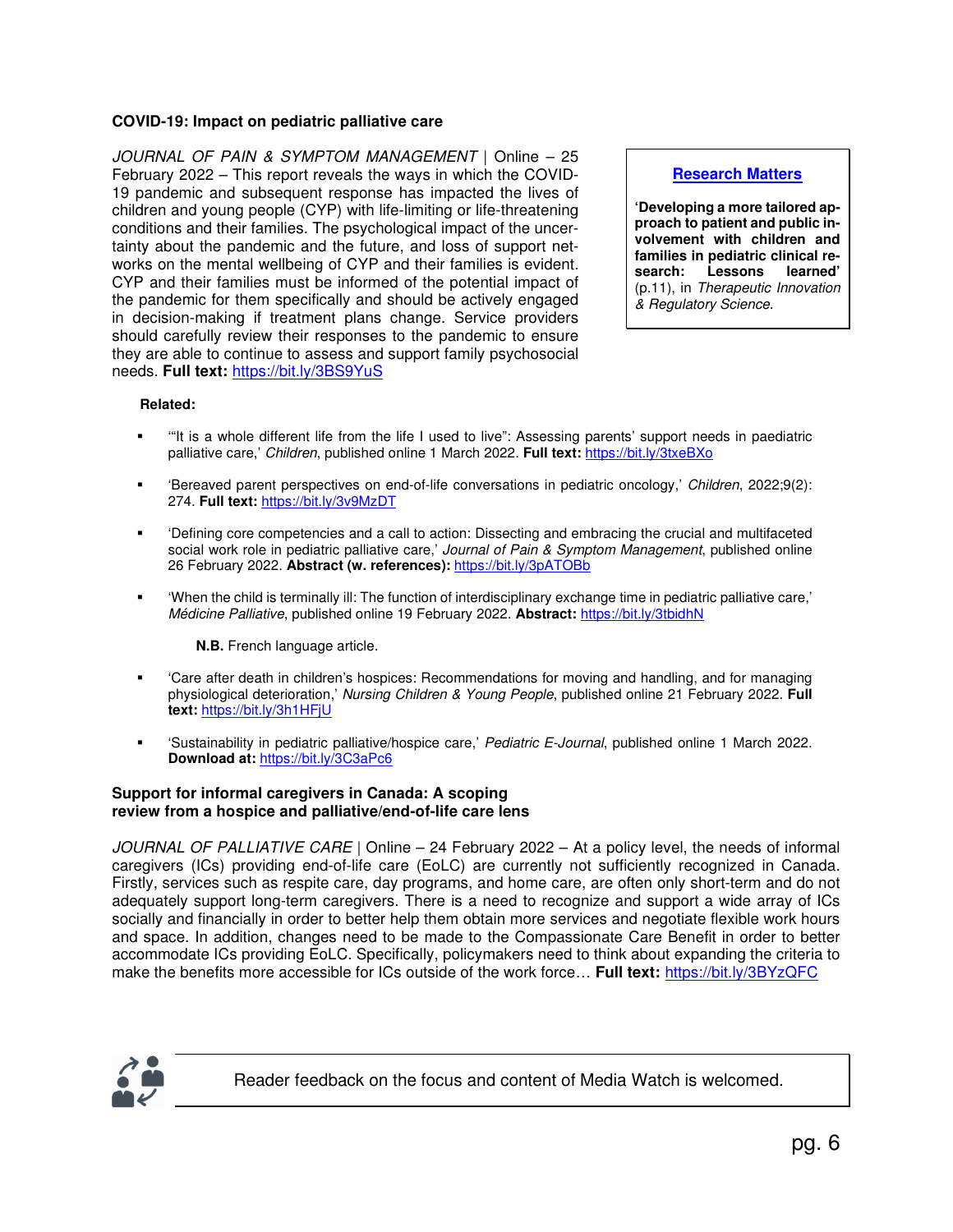# **Caught in a loop with advance care planning and advance directives: How to move forward?**

JOURNAL OF PALLIATIVE MEDICINE, 2022;25(3):355-360. Completion of an advance care planning (ACP) process and/or an advance directive should result in patients receiving the care they desire at the end of life. However, three decades of research have shown that is just not the case. ACP has been a front runner in developing the science within palliative care (PC). Some positive outcomes such as lowering levels of surrogate grief may be associated with ACP. Yet, it does not appear that further ACP research will ensure that seriously ill patients will get goal-concordant care. An unfortunate consequence of PC research and advocacy so far is the misguided notion of many hospital systems trying to solve their PC problems by only implementing an ACP initiative. **Full text:** https://bit.ly/3IAOQfh

#### **Selected articles on ACP and advance directives:**

- 'What's wrong with advance care planning?' Journal of the American Medical Association, 2021;326(16): 1575-1576. [Noted in Media Watch 11 October 2021 (#738, p.7)] **Full text:** https://bit.ly/3FyPIje
- 'Advance care planning vs. advance serious illness preparations and planning,' Healthcare, 2020;8(3): E218. [Noted in Media Watch 3 August 2020 (#677, p.9)] **Full text:** https://bit.ly/30GUkAc

#### **Communication strategies when patients utilize spiritual language to hope for a miracle**

JOURNAL OF PALLIATIVE MEDICINE | Online – 1 March 2022 – Even the most experienced clinicians may feel caught off guard when patients and families use religious- or spiritual-based coping to guide healthcare decisions. Even within the same faith or belief community, the implications of a given religious belief vary substantially. Hence, patients can imply vastly different meanings when they use spirituallybased language. For example, when a patient states that they do not wish to "give up hope for a miracle," that patient may be requesting that the clinician "do everything" possible to help them live longer no matter the medical burden. For others, such words convey a wish to delay or discontinue standard treatment in favor of holistic or spiritual healing. **Full text:** https://bit.ly/3C4kD5S

#### **Selected articles on religious- or spiritual-based coping to guide healthcare decisions:**

- 'Review of religious variables in advance care planning for end-of-life care: Consideration of faith as a new construct,' American Journal of Geriatric Psychiatry, published online 5 December 2021. [Noted in Media Watch 24 January 2022 (#751, p.3)] **Abstract:** https://bit.ly/3GcKZDR
- 'The physician and end-of-life spiritual care: The PALliatiVE approach,' American Journal of Hospice & Palliative Medicine, published online 19 January 2022. [Noted in Media Watch 24 January 2022 (#751, p.3)] **Abstract (w. references):** https://bit.ly/3GLx1cv

#### **Palliative sedation – The last resort in case of difficult symptom control: A narrative review and experiences from palliative care in Switzerland**

LIFE | Online – 16 February 2022 – Palliative sedation (PS) might be one of the most challenging therapeutic options in the field of palliative care (PC), involving both ethical and practical issues. Since patients in Switzerland have the legal option of assisted suicide, PS is an alternative that has become increasingly important. The use of PS is reported in 17.5% of all patients admitted to PC in Switzerland... The aim of this narrative review is to discuss ethical and practical issues in PS, with specific focus on experiences from Switzerland. Indications, ethical considerations, drugs of choice and duration are discussed. Decision-making should be based on solid guidelines. When used correctly, PS is an important and useful tool in PC in order to provide good symptom relief. **Full text:** https://bit.ly/3JIrHYr

**N.B.** Search back issues of Media Watch for additional articles on palliative or terminal "sedation" at: http://bit.ly/2ThijkC



Please report any broken links.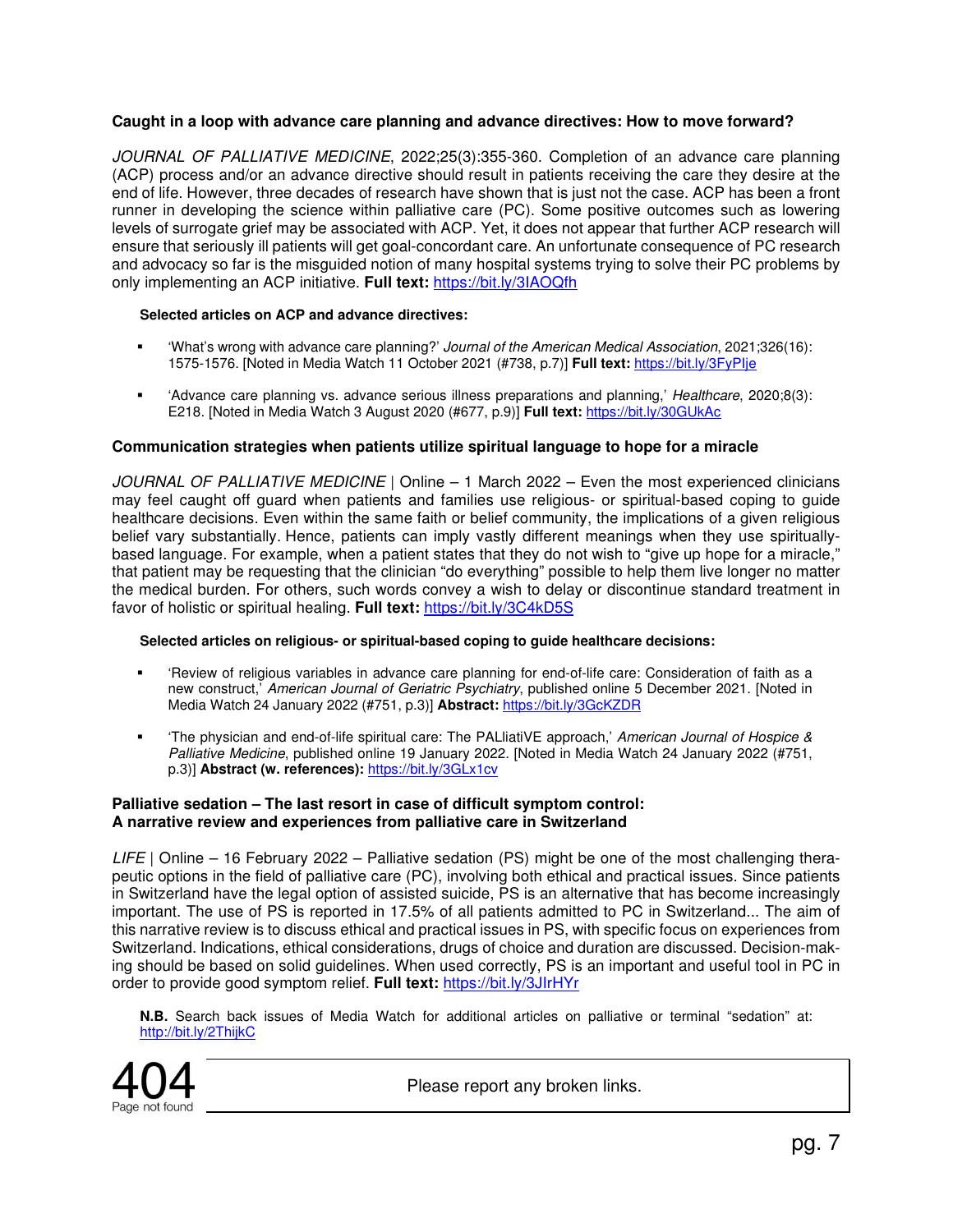#### **Poverty, choice and dying in the U.K.: A call to examine whether public health approaches to palliative care address the needs of low-income communities**

MORTALITY | Online – 4 March 2022 – In recognising that death is "everyone's responsibility," the compassionate city charter (as one example of a public health approach to palliative care) challenges the narrative of death and dying as an individual responsibility and places it in the community rather than solely with professionals. But the danger is that such approaches rarely acknowledge or call to account the impact of social policy … and the power of the state to affect individual experience. Public health approaches are implemented differently in different places; it may be useful to examine whether some initiatives may rely on communities to be resource-rich … or whether, by being led by statutory or medical institutions, they are failing to understand the priorities of those living on a low income. **Full text:** https://bit.ly/3Kdpvs8

#### **Engagement of specialized palliative care services with the general public: A population-level survey in three European countries**

PALLIATIVE MEDICINE | Online – 1 March 2022 – There is growing recognition of a need for community capacity development around serious illness, dying and loss, complementary to strategies focussing on health services. The authors examined views towards and actual involvement in community engagement activities as reported by specialized palliative care services in Belgium, Sweden and the U.K. Based on a combination of engagement activities, 74% of U.K .services could be labelled as extending their focus beyond the clinical mandate compared to 16% in Belgium and 7% in Sweden. Services' dependency on charitable donations was strongly associated with increased engagement with the general public. **Abstract (w. references):** https://bit.ly/3tueBYl

#### **An examination and proposed definitions of family members' grief prior to the death of individuals with a life-limiting illness: A systematic review**

PALLIATIVE MEDICINE | Online – 23 February 2022 – Research has extensively examined family members' grief prior to the death of an individual with a life-limiting illness, but several inconsistencies in its conceptualization of related constructs, yet significant conceptualization issues exist. Grief occurring before the death of a person with a life-limiting illness, termed pre-death grief, is comprised of two distinct constructs: anticipatory grief and illness-related grief. Anticipatory grief is future-oriented and is characterized by separation distress and worry about a future without the person with the life-limiting illness being physically present. Illness-related grief is present-oriented and is characterized by grief over current and ongoing losses experienced during the illness trajectory. **Abstract (w. references):** https://bit.ly/3hhDlgK

#### **Palliative care needs and models of care for people who use drugs and/or alcohol: A mixed methods systematic review**

PALLIATIVE MEDICINE | Online – 20 February 2022 – Providing palliative care (PC) for individuals who use alcohol and/or drugs poses a multi-faceted challenge. In addition to clinical and social needs, individuals may endure mental health problems, co-morbidities and homelessness, thus requiring a multi-disciplinary, flexible approach to care. The difficulties for individuals who use alcohol and/or drugs as well as their formal and informal carers in relation to end-of-life care were examined, revealing access, care and skills issues. Despite EoL needs of this population being different to others, challenges include creating inclusive policies, sensitising staff to distinctive individual needs and training exchanges for staff working in both drug and alcohol services and PC. **Abstract (w. references):** https://bit.ly/3h0h86H

**N.B.** Selected articles on terminal ill patients with drug and alcohol addictions noted in Media Watch 19 August 2019 (#627, pp.6-7).



Search Back Issues of Media Watch @ http://bit.ly/2ThijkC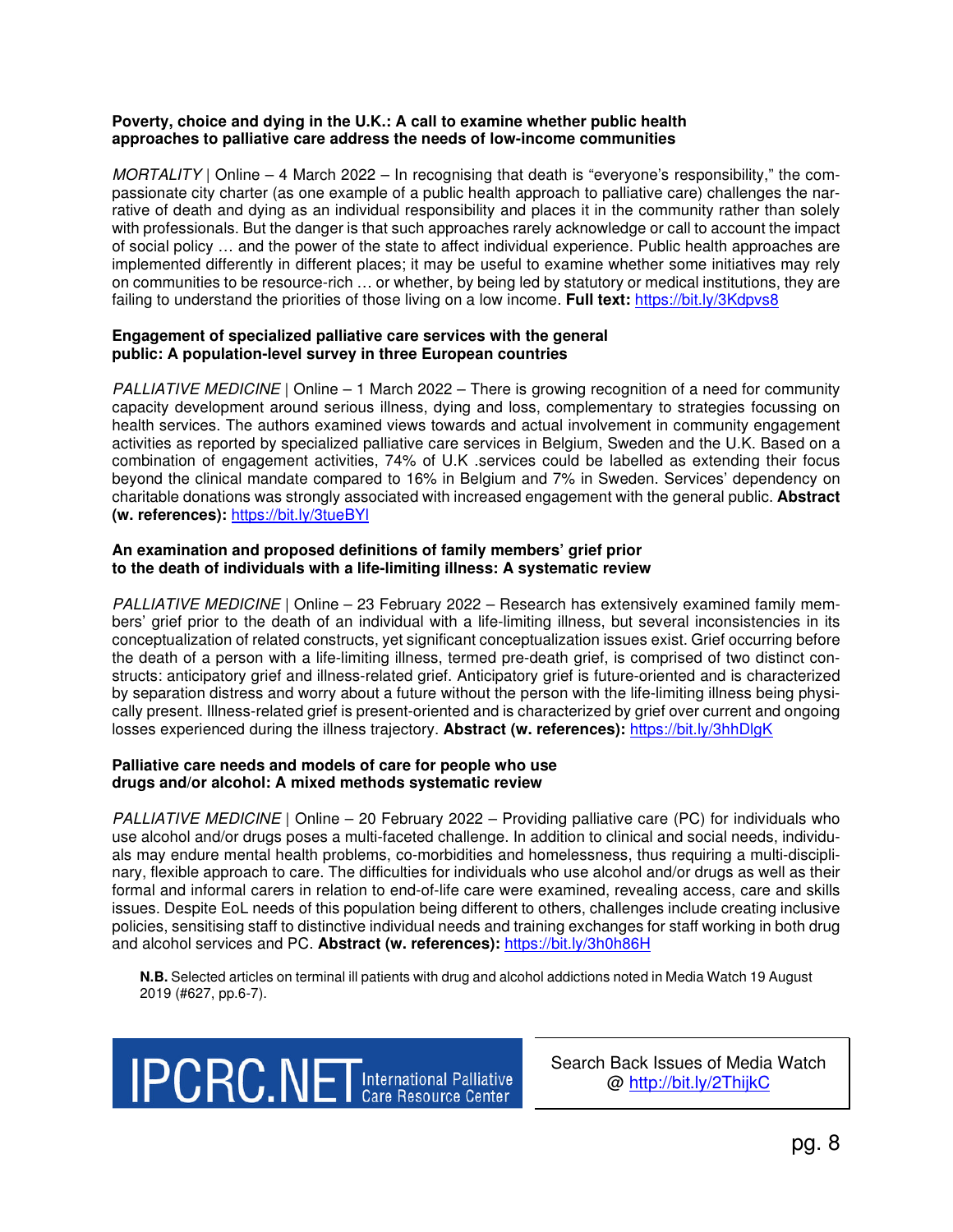# **Developing neuropalliative care for sporadic Creutzfeldt-Jakob disease**

PRION | Online – 3 March 2022 – This study provides an expanded understanding of challenges experienced by caregivers and persons with Creutzfeldt-Jakob disease (sCJD) and identifies opportunities for improvement. Challenges primarily related to clinical care and caregiving and were exacerbated by the unique nature of sCJD. This is the first in-depth description of palliative care needs of persons with sCJD. Earlier research studied caregivers' struggles to manage symptoms of patients with sCJD and found the most problematic to be mobility and coordination, mood and behaviour, personal care and continence, eating and swallowing, communication, and cognition and memory. Caregivers in this study voiced similar challenges … and describes broader sources of distress and challenges. **Full text:** https://bit.ly/3hFDLOi

#### **Related:**

 'A scoping review of palliative care for adults with Huntington's disease: Current practice…,' Journal of Palliative Medicine, published online 1 March 2022. **Full text:** https://bit.ly/3vUaCav

#### **The Evolving Specialty of Neuropalliative Care**

EUROPEAN ASSOCIATION FOR PALLIATIVE CARE | Blog – 15 November 2021 – The focus of this posting is on the evolving specialty that is neuropalliative care with summaries of a representative sample



of journal articles on the subject published during the past year or so. Included are articles on Parkinson's disease, amyotrophic lateral sclerosis, multiple sclerosis, motor neurone disease, Huntington's disease, dementia**,** epilepsy and neuro-ICU (neurosciences intensive care unit). There is a short selection of articles on neuropalliative care in the context of the COVID-19 pandemic, from the family caregivers' perspective, and advance care planning (including advance directives and goals-of-care). https://bit.ly/3cdwylS

 **N.B.** This posting is part of a series on neuro-palliative care developed in partnership with the EAPC Neuro ology Reference Group: https://bit.ly/3rge50A

#### **The last year of life for patients dying from cancer vs. non-cancer causes: A retrospective cross sectional survey of bereaved relatives**

SUPPORTIVE CARE IN CANCER | Online  $-21$  February 2022 – For the non-cancer patient group, a clear disadvantage was identified, including the gap in access to palliative care (PC) and the lack of communication around prognosis, including the information about the imminent death. The results underline the importance of early integration of PC for patient groups with non-malignant diseases, reconsidering the need for disease-modifying treatment strategies. Furthermore, since GPs have been identified as key healthcare providers for the non-cancer patients and access to PC is still limited for this patient population, it will be important for both GPs and outpatient disease-specific specialist physicians to avoid fragmentation of care by communicating relevant patient information. **Full text:** https://bit.ly/3BNlCHA

#### **Selected articles on disparities in access to PC for non-cancer patients:**

- 'Disparities in access to palliative care facilities for patients with and without cancer: A retrospective review,' Palliative Medicine, published online 15 April 2021. [Noted in Media Watch 19 April 2021 (#713, p.6)] **Full text:** https://bit.ly/3tnq9eA
- 'Comparison of palliative care delivery in the last year of life between adults with terminal non-cancer illness or cancer,' JAMA Network Open, published online 4 March 2021. [Noted in Media Watch 8 March 2021 (#707, p.9)]. **Full text:** http://bit.ly/2NXvpGy



# Media Watch: Access Online

Media Watch (or a link to the report) is posted on a number of websites that serve the hospice and palliative care community-at-large. Complete listing p.12.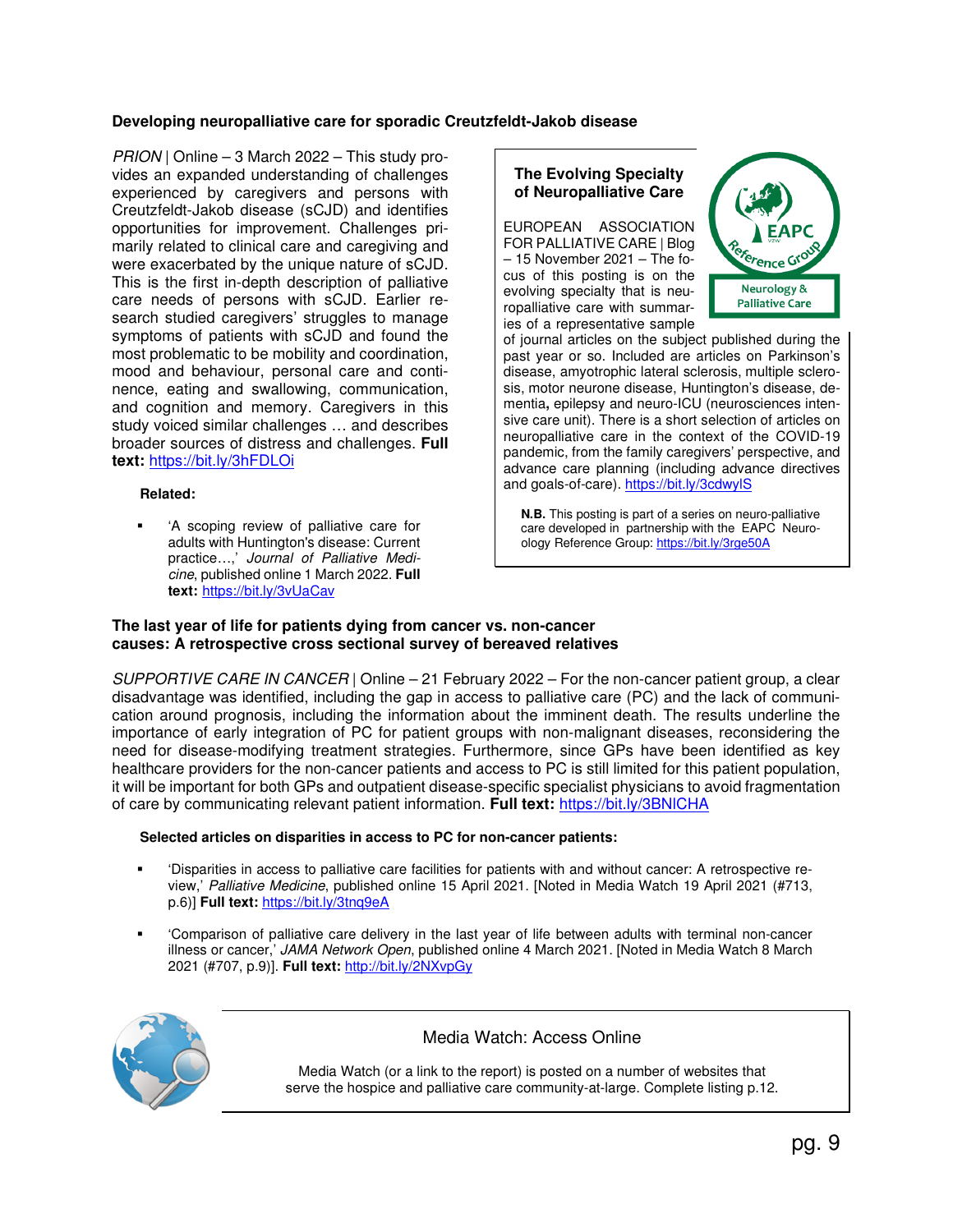# **Research Matters**

#### **National Institutes of Health**

#### **Pragmatic trials and improving long-term care: Recommendations**

JOURNAL OF THE AMERICAN GERIATRIC SOCIETY | Online – 23 February 2022 – Conducting clinical trials in nursing homes, assisted living, and other long-term settings is attendant with challenges, including but not limited to recruitment and retention of settings, participant attrition, staff time constraints, family resistance, research ethics concerns, burdensome implementation and measurement, cost, and mistrust. For these reasons and also because research protocols may dictate exclusionary eligibility criteria, participation rates may be low, data may be incomplete, and results may not be generalizable. Recognition of these challenges catalyzed a recent initiative to develop recommendations for a nursing home clinical trials network. **Full text:** https://bit.ly/3BKrdOK

**N.B.** The authors of this article make no mention of hospice or palliative care. There is a brief reference to end-of-life care (EoLC) in the context of patients living with dementia. **Abstract:** https://bit.ly/35inKL6.

#### **Related:**

 'Stakeholders' views on priorities essential for establishing a supportive environment for clinical trials in nursing homes,' Journal of the American Geriatric Society, published online 21 February 2022. **Abstract:**  https://bit.ly/3I6FpEc

#### **Designing psychosocial intervention pilot studies: A tutorial for palliative care investigators**

JOURNAL OF PAIN & SYMPTOM MANAGE- $MENT$  | Online – 27 February 2022 – This is a tutorial on designing a persuasive pilot study of a psychosocial intervention (e.g., behavioral symptom management) in the palliative care (PC) setting. It is most relevant for early stages of intervention research that aims to progress toward a randomized controlled trial with a high degree of internal validity. Broadly, a pilot study aims to address multiple elements of feasibility and acceptability so that investigators are well positioned for the next study in their program of research. To assist investigators in writing compelling grant applications the authors designed this tutorial as an annotated checklist of goals that a pilot study within the PC domain should seek to accomplish. **Abstract (w. references):** https://bit.ly/3sqP2YO

#### **Journal of Palliative Medicine**

#### **Special series: Psychological elements of palliative care**

This series defines elements of the therapeutic relationship in palliative care (PC). PC is not psychotherapy. Yet, it can adapt terms and concepts from traditional talk therapy to help clinicians better understand what's going on when they interact with patients. These concepts include frame and formulation, transference and countertransference, clinical attunement, attachment, and the holding environment. **Access series at:** https://bit.ly/3HVqGLv

#### **Application of critical race theory in palliative care research: A scoping review**

JOURNAL OF PAIN & SYMPTOM MANAGEMENT | Online – 26 February 2022 – Articles that specifically described racial differences were common in the topic areas of quality, hospice, palliative care (PC) services and spirituality/religion. Key reasons posited for racial differences were patient preference, physician bias, and cultural barriers. 65% of articles posited that a racial difference was something that needed to be rectified, while articles rarely provided narrative or other data on perspectives of people of color to explain assumptions about differences. Articles that examine racial differences often assume that differences need to be fixed, but posit reasons for differences without the narratives of those most affected by them. **Abstract (w. references):** https://bit.ly/3t8GLb3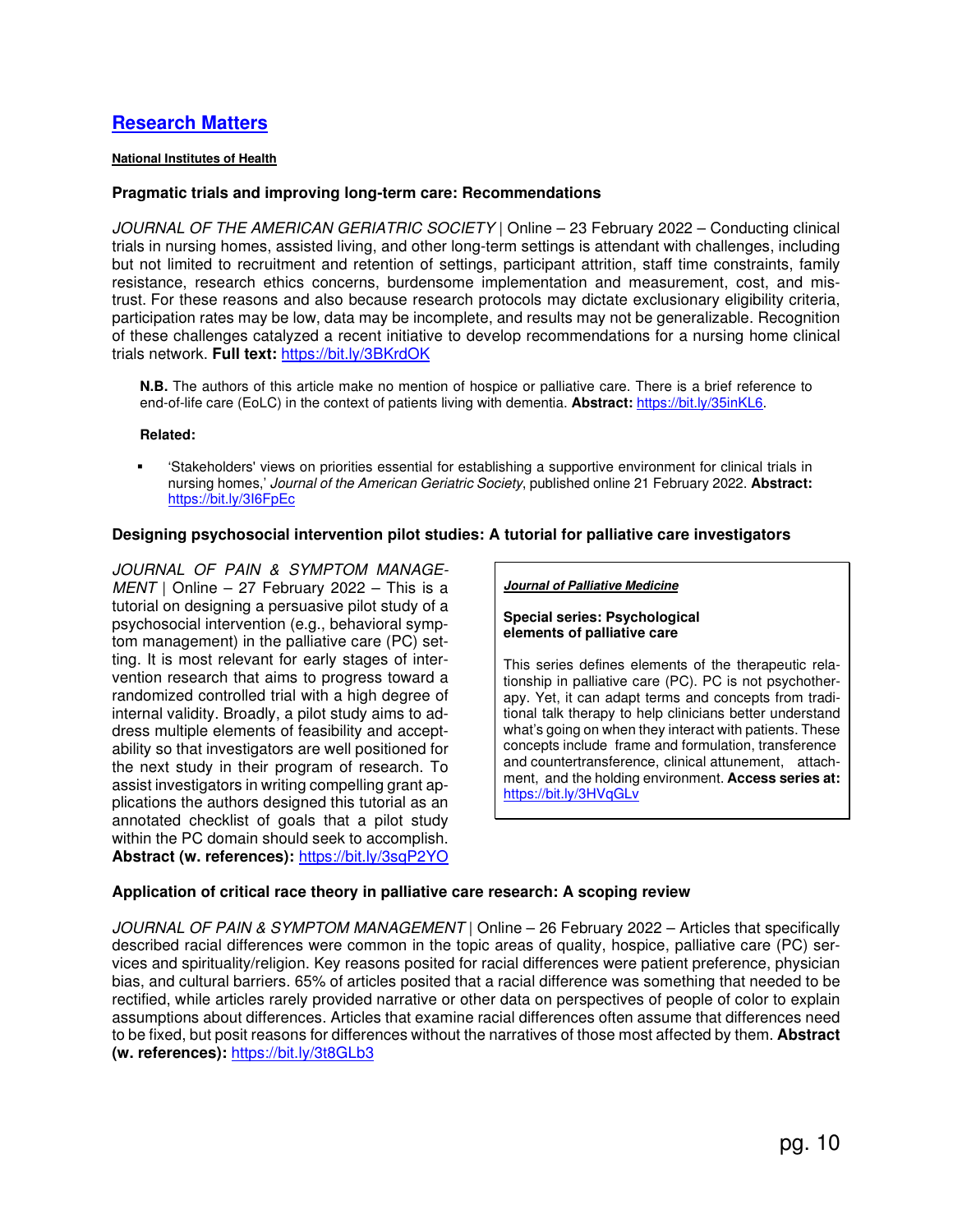#### **Developing a more tailored approach to patient and public involvement with children and families in pediatric clinical research: Lessons learned**

THERAPEUTIC INNOVATION & REGULATORY SCIENCE | Online – 19 February 2022 – The pediatric research community needs to address how to meaningfully involve children and families if they are to succeed in designing clinical research that suits the needs of pediatric patients and their families. This paper describes how an international community working under the umbrella International Children's Advisory Network and European Young Person's Advisory Group Network has involved children and families in the design and delivery of pediatric clinical research.**1,2** It offers practical solutions through various case studies assessed against seven patient engagement quality criteria within the Patient Engagement Quality Guidance tool…**<sup>3</sup> Full text:** https://bit.ly/3BCyHDb

- 1. International Children's Advisory Network website: https://bit.ly/3H2Bln6
- 2. European Young Person's Advisory Group Network website: https://bit.ly/3JJQhs3
- 3. Patient Engagement Quality Guidance website: https://bit.ly/3v3DIno

#### **Selected articles on pediatric palliative care research:**

- 'From lurking to engaging and finding meaning in pediatric palliative care research,' Cancer Care Research, 2021;1(3):e010. [Noted in Media Watch 6 September 2021 (#733, p.12)] **Full text:** https://bit.ly/3gWSZhv
- 'Research cooperative groups in pediatric palliative care research,' Palliative Medicine Reports, published online 14 December 2020. [Noted in Media Watch 12 July 2021 (#725, p.13)] **Full text:** https://bit.ly/2TF01zk

# **Media Watch: Editorial Practice**

EACH LISTING IN MEDIA WATCH represents a condensed version or extract of what is broadcast, posted (on the Internet) or published; in the case of a journal article, an edited version of the abstract or introductory paragraph, or an extract. Headlines are as in the original article, report, etc. There is no editorializing ... and, every attempt is made to present a balanced, representative sample of "current thinking" on any given issue or topic. The biweekly report is issue-oriented and offered as a potential advocacy, research and teaching tool.

#### **Distribution**

MEDIA WATCH IS DISTRIBUTED AT NO COST to colleagues active or with a special interest in hospice, palliative care and end of life issues. Recipients are encouraged to share the report with their colleagues. The distribution list is a proprietary one, used exclusively for the distribution of the report and occasional supplements. It is not used or made available for any other purpose whatsoever – to protect the privacy of recipients and also to avoid generating undue email traffic.

#### **Links to Sources**

**1.** Short URLs are used in Media Watch. Links to pdf documents, however, cannot always be shortened.

- **2.** Links are checked and confirmed as active before each edition of Media Watch is distributed.
- **3.** Links often remain active, however, for only a limited period of time.
- **4.** Access to a complete article, in some cases, may require a subscription or one-time charge.

**5.** If a link appears broken or inactive, try copying/pasting the URL into the address bar of your browser or, alternatively, Google the title of the article or report, and the name of the source.

**6.** Due to its relevance, an article may be listed but for which a link is not available; access, therefore, may only be possible directly from the source (e.g., publication) or through the services of a library.

Cont.